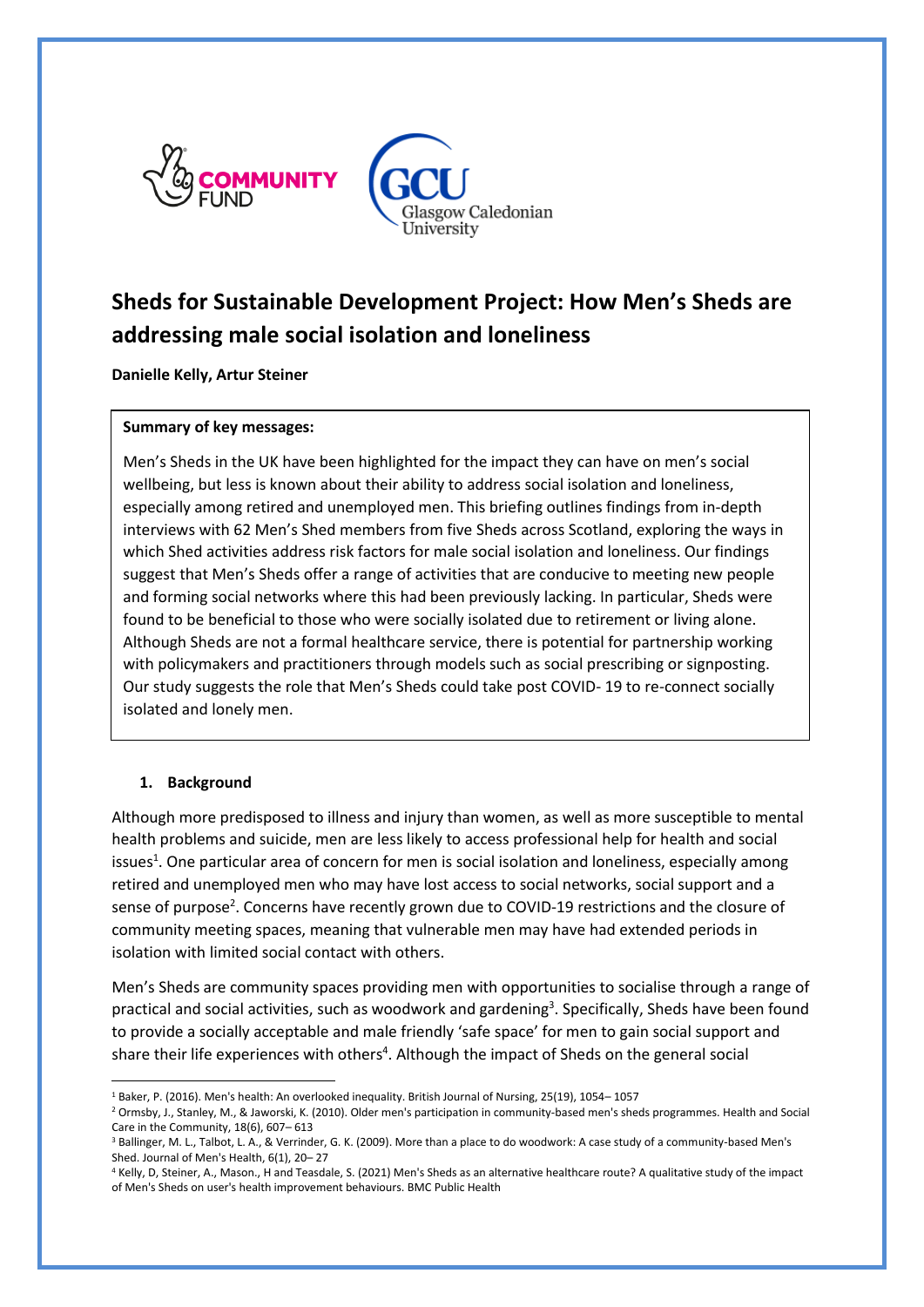wellbeing of their users has been highlighted in other studies, less is known about how Sheds in the UK may address social isolation and loneliness; especially, among men affected by COVID-19. Funded by the National Lottery, the Sheds for Sustainable Development Project sets out to contribute evidence to this important area of men's health.

## **2. Methods**

In-depth interviews took place with 62 Men's Shed members from across five Scottish Sheds. The Sheds that took part in the study were from different demographic and geographical areas, and at different stages of development to represent a variety of Sheds. The findings are based on selfreported impacts of Shed activities on the social isolation and loneliness of Shed users.

## **3. Findings**

The average age of participants was 67 years old and the majority were retired from employment (87%). Findings showed that the activities provided by the Men's Sheds were conducive to meeting new people, forming friendships and increasing men's social networks where such opportunities had been previously lacking. Practical activities such as woodwork and metalwork, gave opportunities for men to converse 'shoulder to shoulder' while completing tasks. Social spaces, such as kitchen and seating areas, provided opportunities for men to share stories, take part in friendly banter, and seek social support. In particular, Sheds were found to be welcoming 'male friendly' spaces that were encouraging of new members and supportive of those seeking opportunities to meaningfully interact with others. In providing both practical and social activities for men within communities, Men's Sheds were found to address risk factors for social isolation and loneliness, including:

### *Loss of social networks through retirement*

Attending a Men's Shed was important for men who had retired and suddenly lost the social networks they had in their workplaces:

*'when I worked I would see 20 clients a day and I would interact with many staff across departments…Then all of a sudden a big steel gate came down and there was nobody to talk to. I'd become quite withdrawn because of lack of social contact so my confidence went up because I had support here (at the Shed)' (Men's Shed member).*

Participants reported that attending a Shed not only provided vital social contact, but also gave them a sense of routine and purpose that had been lost in retirement:

*'my life once again has a purpose… I hit a wall of depression in the transformation of being a busy employed person with people all around me, to being a bored isolated retired man' (Men's Shed member).*

### *Living alone*

Shed activities were found to benefit those who lived alone and had a lack of regular social contact with others:

*'it's something to do, a place to come to rather than sitting at home alone…If the Shed wasn't here I would have very little contact with the outside world because I don't have that friends network' (Men's Shed member).*

Sheds were found to provide a vital community space to regularly interact with others where previously individuals may not have had any meaningful contact at all: